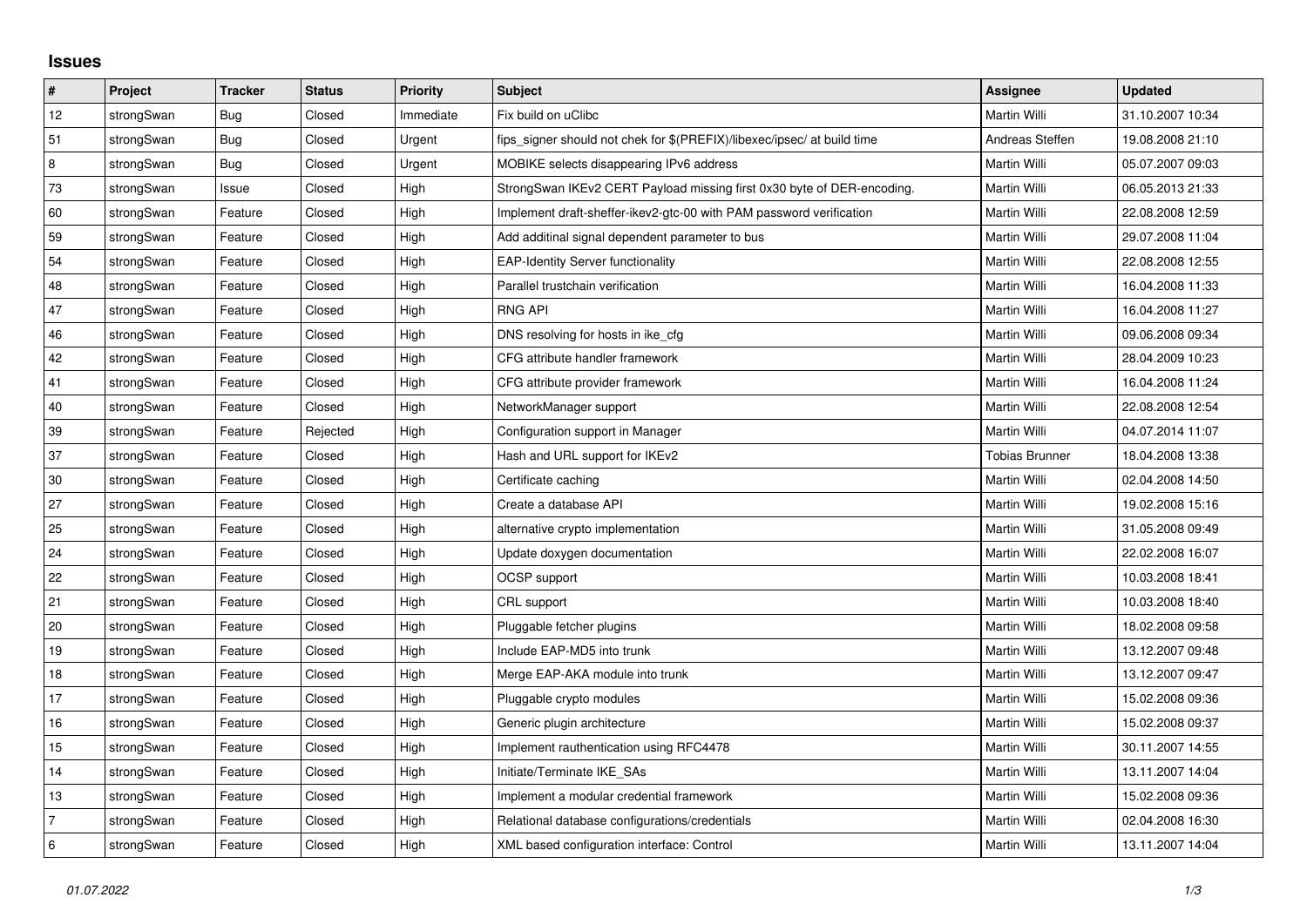| #            | Project    | <b>Tracker</b> | <b>Status</b> | <b>Priority</b> | Subject                                                                     | Assignee        | <b>Updated</b>   |
|--------------|------------|----------------|---------------|-----------------|-----------------------------------------------------------------------------|-----------------|------------------|
| $\sqrt{5}$   | strongSwan | Feature        | Closed        | High            | XML based configuration interface: Status query                             | Martin Willi    | 07.08.2007 08:49 |
| 4            | strongSwan | Feature        | Closed        | High            | XML based configuration interface: Infrastructure                           | Martin Willi    | 02.07.2007 16:30 |
| 3            | strongSwan | Feature        | Closed        | High            | refactoring of thread management                                            | Martin Willi    | 29.06.2007 14:49 |
| $\sqrt{2}$   | strongSwan | Feature        | Closed        | High            | Complete MOBIKE support                                                     | Martin Willi    | 31.10.2007 10:30 |
| $\mathbf{1}$ | strongSwan | Feature        | Closed        | High            | Partial MOBIKE implementation                                               | Martin Willi    | 02.07.2007 16:14 |
| 79           | strongSwan | <b>Bug</b>     | Closed        | High            | Windows 7 sometimes fails to verify RSA signatures done by gcrypt           | Martin Willi    | 30.06.2009 12:22 |
| 71           | strongSwan | Bug            | Closed        | High            | Improved Acquire handling                                                   | Martin Willi    | 20.05.2009 11:54 |
| 70           | strongSwan | <b>Bug</b>     | Closed        | High            | IP <sub>v6</sub>                                                            | Andreas Steffen | 21.02.2009 11:09 |
| 65           | strongSwan | Bug            | Closed        | High            | Many UML tests fail                                                         | Andreas Steffen | 07.10.2008 07:09 |
| 64           | strongSwan | Bug            | Closed        | High            | MOBIKE with changed NAT mappings                                            | Martin Willi    | 08.10.2008 14:21 |
| 61           | strongSwan | <b>Bug</b>     | Closed        | High            | When recovering from DPD, firewall rules aren't added as necessary          | Andreas Steffen | 06.05.2013 21:43 |
| 56           | strongSwan | Bug            | Closed        | High            | New interface for EAP-SIM backend                                           | Martin Willi    | 24.10.2008 10:23 |
| 55           | strongSwan | Bug            | Closed        | High            | Implement SHA512/384/256 HMAC with proper truncation in kernel              | Martin Willi    | 03.12.2009 11:41 |
| 52           | strongSwan | Bug            | Closed        | High            | Migrate ESP sequence number in update_sa                                    | Tobias Brunner  | 25.06.2008 08:40 |
| 50           | strongSwan | <b>Bug</b>     | Closed        | High            | plutostderrlog option missing                                               | Martin Willi    | 11.05.2008 10:10 |
| 49           | strongSwan | <b>Bug</b>     | Closed        | High            | starter log directly to terminal                                            | Martin Willi    | 30.04.2009 10:18 |
| 45           | strongSwan | <b>Bug</b>     | Closed        | High            | Failure to open SQLite database crashes charon                              | Martin Willi    | 07.04.2008 09:16 |
| 43           | strongSwan | Bug            | Closed        | High            | missing certificate_identity in SQL database causes segfault                | Martin Willi    | 07.04.2008 10:08 |
| 36           | strongSwan | Bug            | Closed        | High            | strongswan-4.2.0 does not compile with uclibe                               | Martin Willi    | 04.04.2008 13:51 |
| 35           | strongSwan | Bug            | Closed        | High            | ikev2/ocsp-no-signer-cert scenario segfaults                                | Martin Willi    | 02.04.2008 09:45 |
| 34           | strongSwan | Bug            | Closed        | High            | ikev2/multi-level-ca-loop segfaults                                         | Martin Willi    | 31.03.2008 09:19 |
| 33           | strongSwan | Bug            | Closed        | High            | ikev2/crl-revoked scenario broken                                           | Martin Willi    | 19.03.2008 19:02 |
| 32           | strongSwan | Bug            | Closed        | High            | ikev2/rw-no-idr scenario fails                                              | Martin Willi    | 19.03.2008 11:13 |
| 31           | strongSwan | <b>Bug</b>     | Closed        | High            | ikev2/rw-eap-aka-rsa scenario fails                                         | Martin Willi    | 19.03.2008 15:25 |
| 26           | strongSwan | Bug            | Closed        | High            | Port all tools to new crypto/credential APIs                                | Martin Willi    | 21.03.2008 18:04 |
| 11           | strongSwan | Bug            | Closed        | High            | Show IKE_SA status overview                                                 | Martin Willi    | 31.10.2007 10:29 |
| 10           | strongSwan | Bug            | Closed        | High            | distribution cannot be built because logout.cs template is missing in trunk | Martin Willi    | 18.09.2007 07:43 |
| 68           | strongSwan | Issue          | Closed        | Normal          | ipsec pool - unknown IPSec command                                          | Martin Willi    | 06.05.2013 21:35 |
| 129          | strongSwan | Feature        | Assigned      | Normal          | Relations between ike/child/peer cfg                                        | Martin Willi    | 06.02.2012 10:50 |
| 128          | strongSwan | Feature        | Closed        | Normal          | Plugin dependencies                                                         | Martin Willi    | 06.02.2012 10:51 |
| 100          | strongSwan | Feature        | Closed        | Normal          | Derive traffic selectors from authentication process                        | Martin Willi    | 23.07.2010 16:53 |
| 78           | strongSwan | Feature        | Closed        | Normal          | Integrity tester for libstrongswan and all plugins.                         | Martin Willi    | 27.06.2009 16:19 |
| 76           | strongSwan | Feature        | Closed        | Normal          | crypto test framework                                                       | Martin Willi    | 12.06.2009 11:31 |